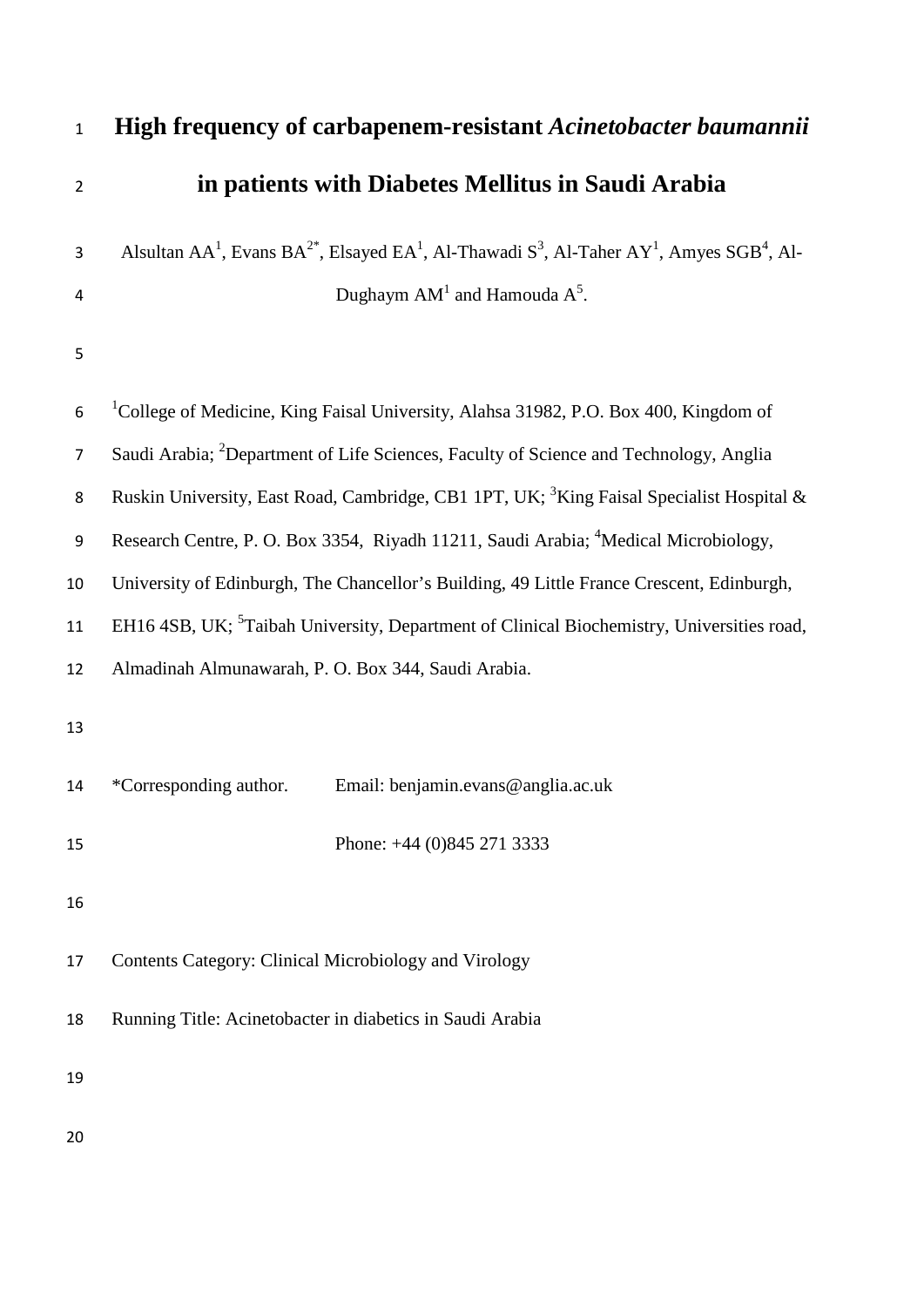## **Abstract**

| 22 | Carbapenem resistant Acinetobacter baumannii is becoming increasingly prevalent in               |
|----|--------------------------------------------------------------------------------------------------|
| 23 | patients with diabetes mellitus in the Middle East. We examined the relationship between         |
| 24 | these bacteria and their resistance mechanisms with the diabetic disease status of patients.     |
| 25 | Susceptibilities of 271 isolates to carbapenems, tigecycline and colistin were determined,       |
| 26 | followed by detection of carbapenemase genes. A $blaVIM$ gene was detected in ~95% isolates;     |
| 27 | $blaOXA-23$ and $blaOXA-40$ genes were also prevalent. Diabetic patients were significantly more |
| 28 | likely to carry carbapenem-resistant isolates. Carbapenem resistant A. baumannii is a serious    |
| 29 | problem in diabetics, and molecular detection of resistance mechanisms in these isolates is      |
| 30 | required.                                                                                        |
| 31 |                                                                                                  |
| 32 |                                                                                                  |
| 33 |                                                                                                  |
| 34 |                                                                                                  |
| 35 |                                                                                                  |
| 36 |                                                                                                  |
| 37 |                                                                                                  |
| 38 |                                                                                                  |
| 39 |                                                                                                  |
| 40 |                                                                                                  |
| 41 |                                                                                                  |
| 42 |                                                                                                  |
| 43 |                                                                                                  |
| 44 |                                                                                                  |
| 45 |                                                                                                  |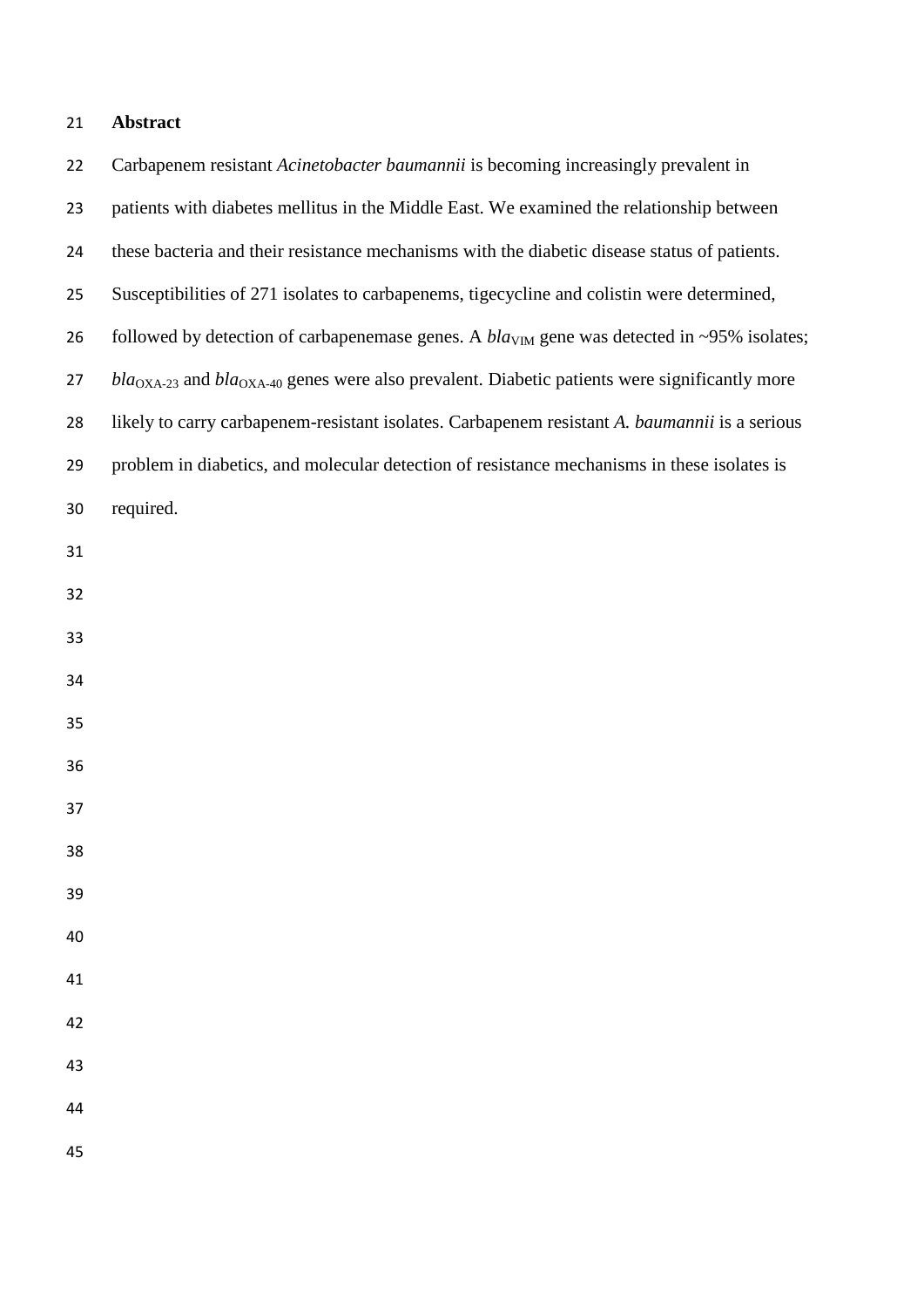## **Introduction**

 One of the greatest threats to modern medicine is the increasing prevalence of antibiotic- resistant bacteria, particularly Gram-negative bacteria [\(Boucher](#page-7-0) *et al.*, 2009). One of these bacteria, *Acinetobacter baumannii*, has risen to prominence due to the international dissemination of multidrug-resistant lineages resistant to the carbapenem antibiotics [\(Higgins](#page-8-0) *et al.*[, 2009;](#page-8-0) [Towner](#page-8-1) *et al.*, 2008; [Turton](#page-9-0) *et al.*, 2007). *A. baumannii* can become resistant to the carbapenems through a number of mechanisms including expression of OXA-type carbapenemases and expression of an acquired metallo-β-lactamase (Evans *et al.*[, 2013;](#page-7-1) [Turton](#page-9-1) *et al.*, 2006). Recent studies have shown that the prevalence of carbapenem-resistant *A. baumannii* can be incredibly high in the Middle East [\(Al Johani](#page-7-2) *et al.*, 2010; [Mugnier](#page-8-2) *et al.*[, 2009\)](#page-8-2). Another growing health concern particularly prominent in the Middle East is the increase in the number of people with diabetes mellitus [\(Danaei](#page-7-3) *et al.*, 2011). Diabetes mellitus has been shown to be a significant risk factor in the acquisition of serious hospital-acquired infections with *A. baumannii* [\(Metan](#page-8-3) *et al.*, 2009; [Michalopoulos](#page-8-4) *et al.*, 2011; [Prata-Rocha](#page-8-5) *et al.*, 2012). The combination of increasing prevalence of diabetic patients and of carbapenem-resistant *A. baumannii*, to which these patients appear to be particularly susceptible, presents a worrying scenario of a rapidly rising number of difficult-to-treat infections. In order to begin to understand the nature of this problem, we investigated the prevalence of carbapenem-resistant *A. baumannii* and the β-lactamase genes they carry in both diabetic and non-diabetic patients from hospitals across Saudi Arabia.

## **Methods**

 A total of 271 isolates preliminarily identified as *A. baumannii* obtained from patients from intensive care units (ICUs) in hospitals in Saudi Arabia between 2008 and 2011 were selected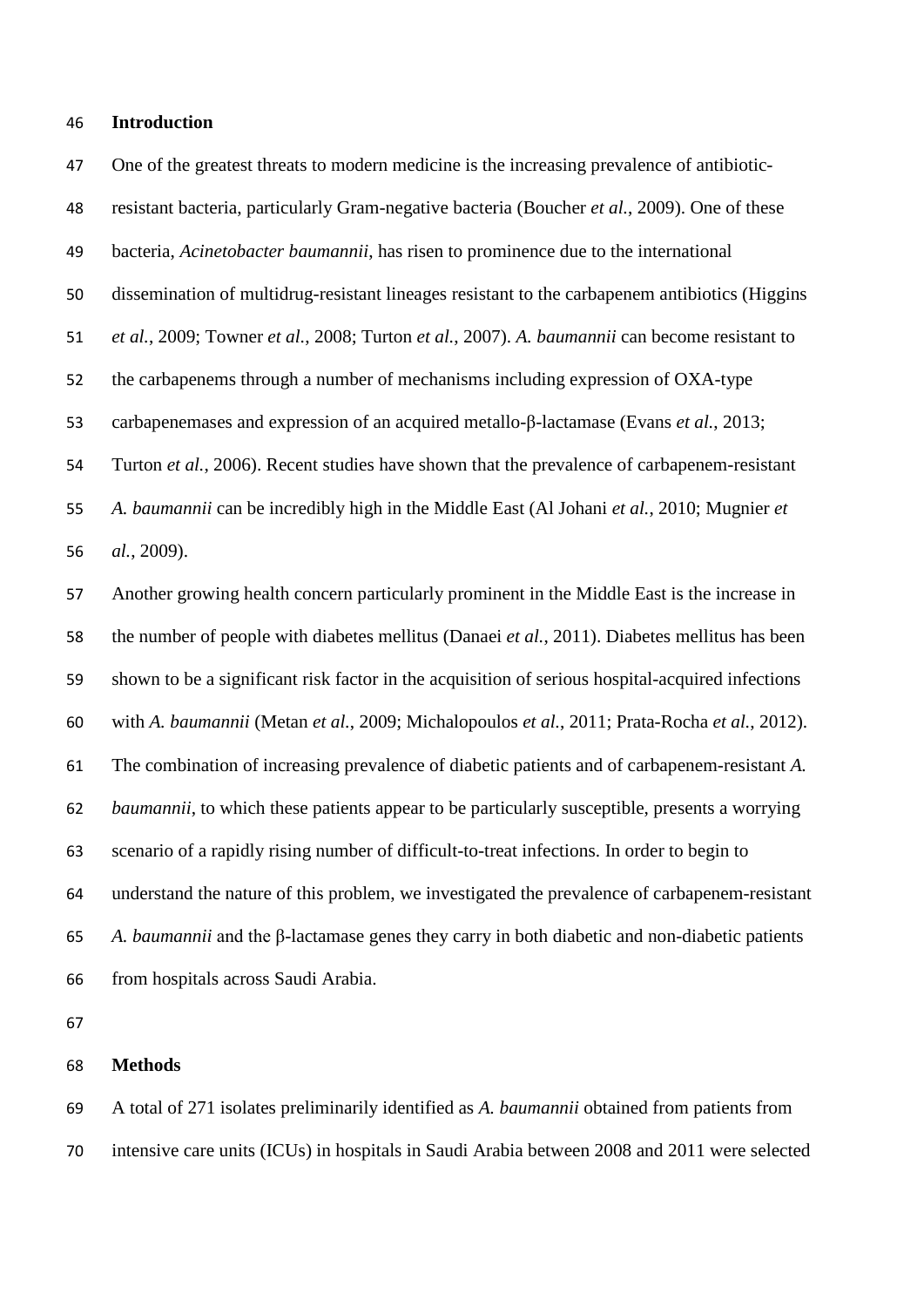for inclusion in the study. Isolates were confirmed as *A. baumannii* using the Vitek compact 72 II system and detection of a  $bla_{\text{OX}}$ <sub>4-51-like</sub> gene by PCR [\(Woodford](#page-9-2) *et al.*, 2006). These 271 isolates comprised two distinct groups. One group of 196 isolates were selected for inclusion due to initial identification as being carbapenem resistant, and of these, 84 were obtained from patients with diabetes mellitus. Patients were defined as being diabetic if they were insulin users and being treated for diabetes under the care of a hospital. The remaining 75 of the 271 isolates were selected for inclusion at random without any prior knowledge about the antimicrobial sensitivity of the isolates or the diabetic status of the patients they were obtained from, with the exception that all isolates included in the study came from different patients. Of the group of 75 randomly selected isolates, 20 were obtained from diabetic patients. Detection of β-lactamase genes and insertion sequences was performed as described previously [\(Ellington](#page-7-4) *et al.*, 2007; [Poirel & Nordmann, 2006;](#page-8-6) [Woodford](#page-9-2) *et al.*, 2006). Antibiotic MICs were determined by the plate doubling dilution method according to British Society for Antimicrobial Chemotherapy (BSAC) guidelines [\(Andrews, 2010\)](#page-7-5). As no breakpoint for tigecycline exists for *A. baumannii*, the breakpoint for Enterobacteriacea was used. For statistical analyses, isolates showing an intermediate level of antibiotic resistance were grouped with resistant isolates. Analyses were performed in SPSS v.20 (SPSS Inc, 88 Chicago, IL, USA), and where appropriate were corrected for multiple testing (Benjamini & [Hochberg, 1995\)](#page-7-6).

## **Results and Discussion**

 The isolates included in the study came from a total of 37 hospitals and a wide range of samples including blood, respiratory, urine and wound. Of the 24 hospitals contributing more than one isolate, 9 contributed isolates from both diabetic and non-diabetic patients. Analyses were first performed on the data by dividing it into the isolates selected because they were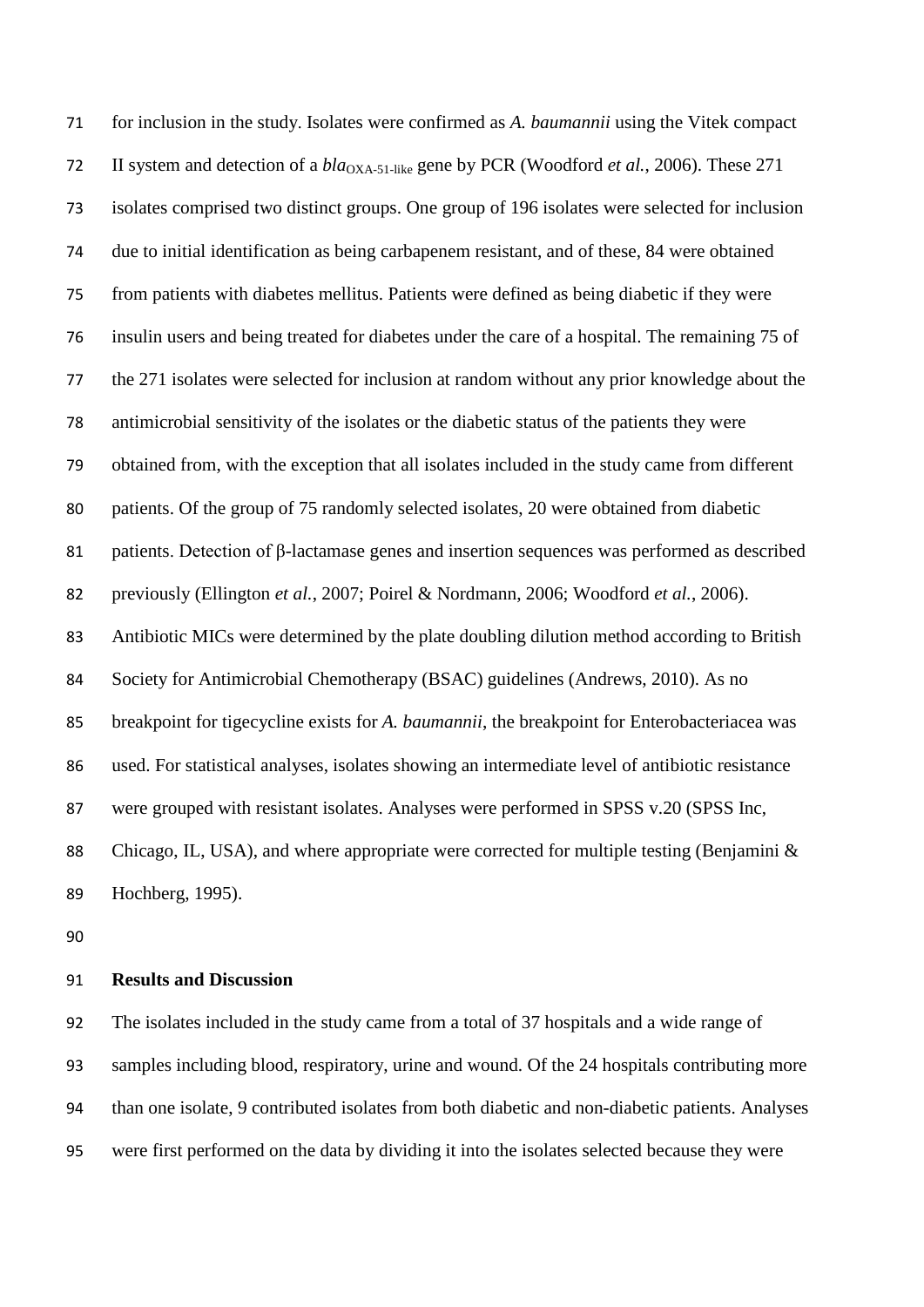carbapenem resistant, and those selected randomly (Table 1). Combining the datasets for analysis was not possible as the method of isolate selection would bias the results. Determination of antibiotic MICs confirmed that carbapenem resistance was found in almost all isolates selected for this trait, with only 6 of the 196 isolates (3%) having lost resistance to both imipenem and meropenem during storage. Carbapenem resistance was also prevalent in the randomly selected isolates, with a patient being more likely to carry a carbapenemresistant isolate than not (chi squared test,  $\chi^2 = 7.053$ , d.f. = 1, *p* = 0.008). A high proportion of isolates (99%) carried genes for at least one acquired carbapenem-hydrolysing β-104 lactamase, with  $bla<sub>VIM</sub>$  sequences particularly prevalent. Of the 32 carbapenem-susceptible 105 isolates, 29 (91%) were positive for a  $bla<sub>VM</sub>$  gene. The data were then analysed with respect to the disease status of the patient. Overall there is a significantly higher proportion of diabetic patients in the carbapenem-resistant isolate group than in the randomly selected isolate group (44% and 28% respectively, chi squared test,  $\chi^2$  =  $5.787$ , d.f.  $= 1$ ,  $p = 0.016$ ). The data were then sub-divided into those isolates that were obtained from patients with diabetes, and those obtained from non-diabetics. Analyses were performed on all categories for which there were enough data (Table 2). Amongst the randomly selected isolates, diabetic patients were significantly more likely to carry an isolate 113 with a *bla*<sub>OXA-23</sub> gene or for it to be carbapenem-resistant, consistent with the previous finding above that diabetics are over-represented in the carbapenem-resistant isolate group. In the carbapenem-resistant isolate group, diabetic patients were significantly more likely to carry an isolate with an IS*Aba2* or IS*Aba3* insertion sequence, and significantly less likely to carry a tigecycline-resistant isolate. A similar result was found in the randomly selected isolates. It was also noted that there was a higher proportion of isolates carrying more than one gene of *bla*<sub>OXA-23</sub>, *bla*<sub>OXA-40</sub> or IS*Abal* upstream of *bla*<sub>OXA-51</sub> in non-diabetic patients than in those 120 with diabetes (10% and 1% respectively, chi squared test,  $\chi^2 = 9.085$ , d.f. = 1, *p* = 0.003).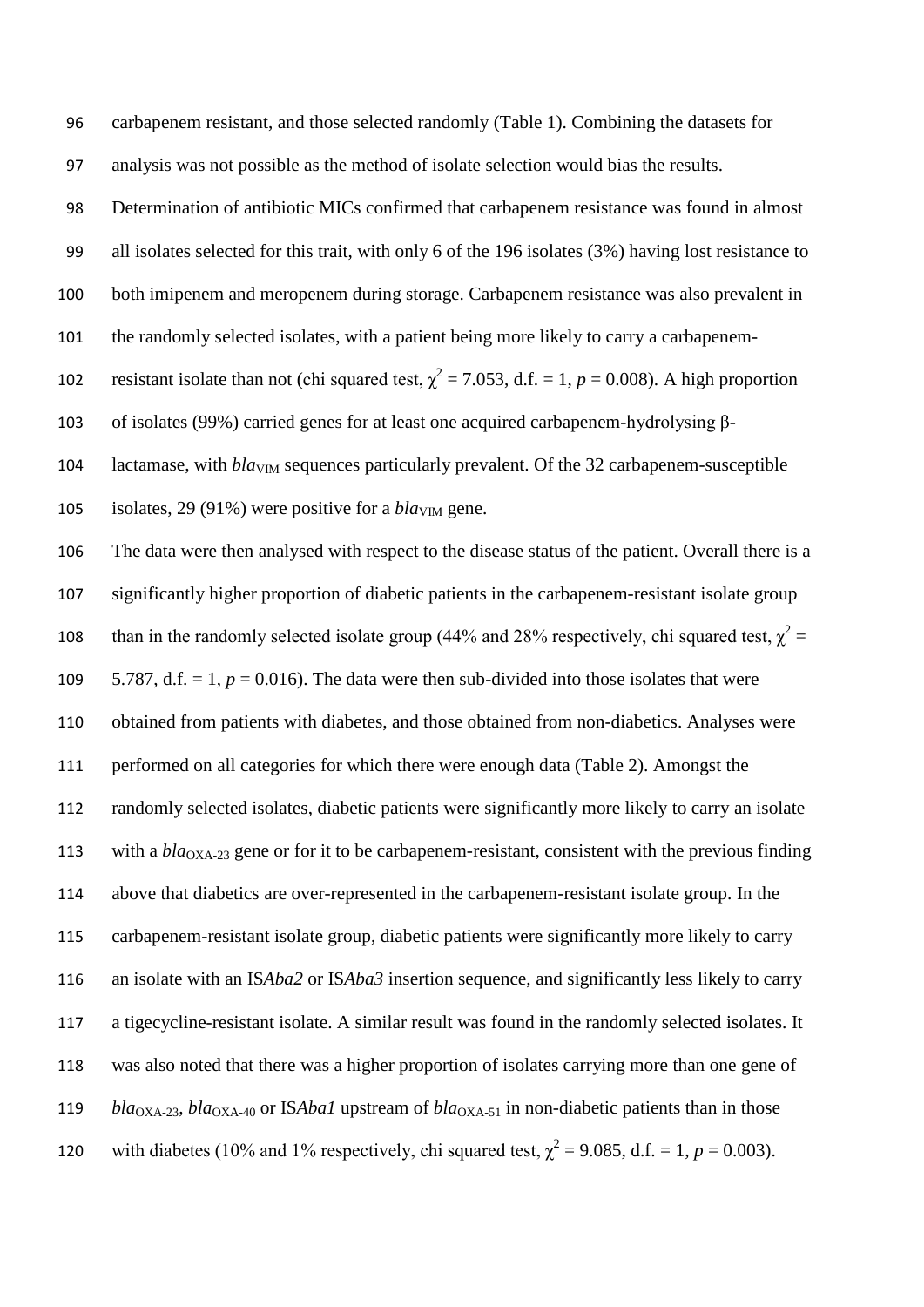In the present study we find that carbapenem resistance is very prevalent in *A. baumannii* isolates from hospitals in Saudi Arabia, with isolates much more likely to be resistant than not. Worryingly, a very high percentage of isolates carry a VIM-type metallo-β-lactamase 124 alongside high levels of carriage of the acquired carbapenemases  $bla_{\text{OXA-23}}$  and  $bla_{\text{OXA-40}}$ . As has been noted previously for metallo-β-lactamases [\(Franklin](#page-8-7) *et al.*, 2006; Peleg *et al.*[, 2005\)](#page-8-8), the number of isolates carrying a gene for a VIM-type enzyme is much higher than the number of isolates phenotypically resistant to carbapenems, reinforcing the need for molecular diagnostics particularly in regions where there is a known problem with such organisms.

 Another health issue that is particularly acute in the Middle East in countries such as Saudi Arabia is the increasing number of patients diagnosed with diabetes mellitus [\(Danaei](#page-7-3) *et al.*, [2011\)](#page-7-3). Previous studies have shown that diabetes is a significant risk factor in acquiring a serious infection with *A. baumannii* [\(Metan](#page-8-3) *et al.*, 2009; [Michalopoulos](#page-8-4) *et al.*, 2011; [Prata-](#page-8-5) Rocha *et al.*[, 2012\)](#page-8-5). To our knowledge, here we show for the first time that diabetic patients with an *A. baumannii* infection are more likely than non-diabetic patients to carry a carbapenem-resistant isolate. With the prevalence of diabetes increasing, this represents a real healthcare problem as it amplifies the risk posed to diabetics from infection with *A. baumannii*. Previously we demonstrated that particular *A. baumannii* clones were associated with diabetic patients from Saudi Arabia [\(Alsultan](#page-7-7) *et al.*, 2009). In the present study there are also indications that the isolates harboured by diabetics and non-diabetics differ. The further characterisation of these isolates through typing and β-lactamase gene sequencing will allow us to establish whether there are particular bacterial clones that are associated with diabetic patients.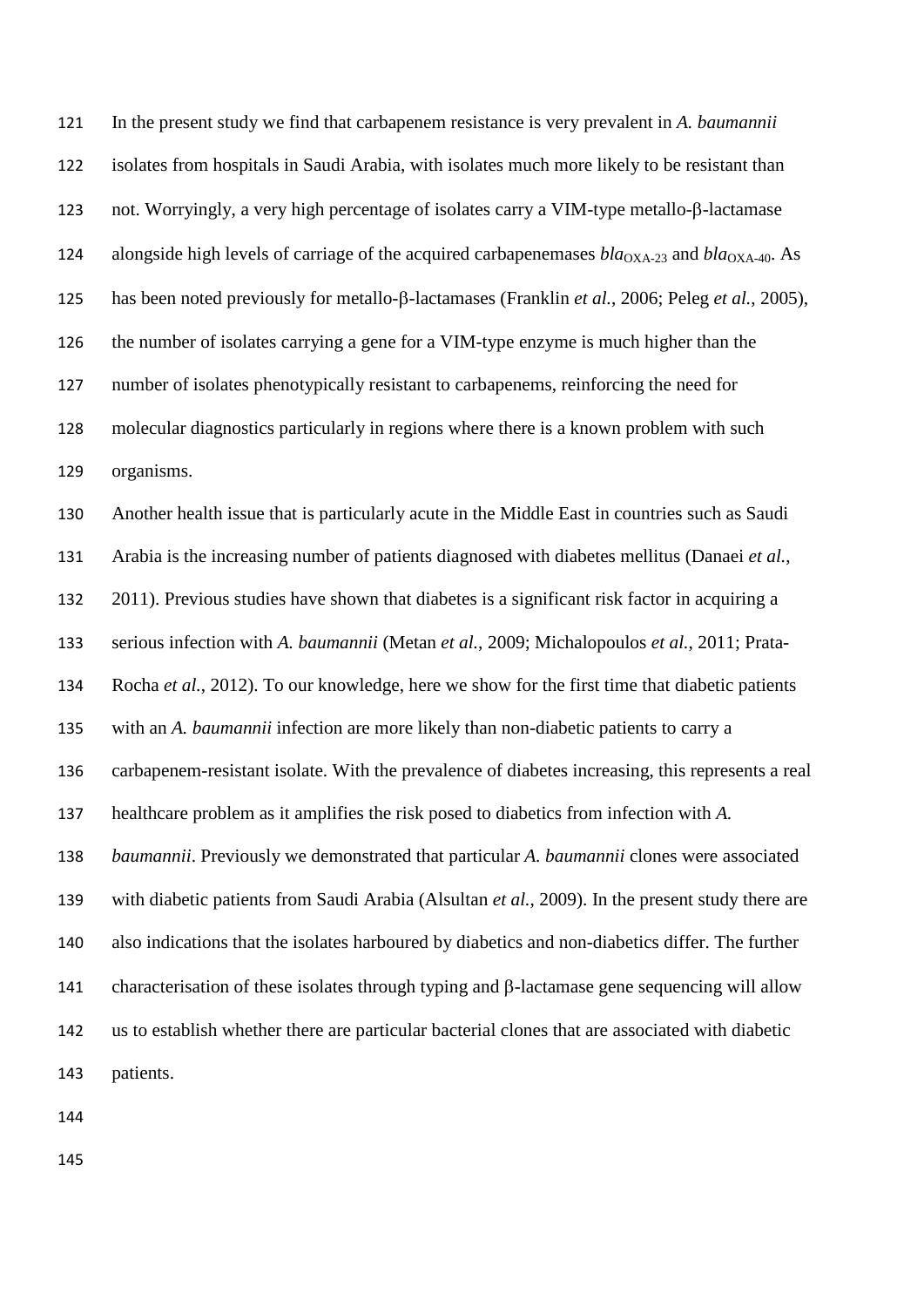| 146 | <b>Acknowledgements</b>                                                                      |
|-----|----------------------------------------------------------------------------------------------|
| 147 | The authors would like to thank King Abdulaziz City for Science and Technology (KACST)       |
| 148 | for funding, and to thank King Faisal University and the Vice President for Graduate Studies |
| 149 | and Scientific Research for their support. In addition, Hani Alrasasi, Hani Alfarhan, Hajer  |
| 150 | Alduhilan, Nof Alhumaini, Fatemah Alnajar, Abdulrazaq Alwebari, Abdulkadir Abuli, and        |
| 151 | Mohammed Alburake are thanked for their technical assistance. We would like to thank two     |
| 152 | anonymous reviewers for their useful comments which helped clarify the manuscript.           |
| 153 |                                                                                              |
| 154 |                                                                                              |
| 155 |                                                                                              |
| 156 |                                                                                              |
|     |                                                                                              |
| 157 |                                                                                              |
| 158 |                                                                                              |
| 159 |                                                                                              |
| 160 |                                                                                              |
|     |                                                                                              |
| 161 |                                                                                              |
| 162 |                                                                                              |
| 163 |                                                                                              |
| 164 |                                                                                              |
|     |                                                                                              |
| 165 |                                                                                              |
|     |                                                                                              |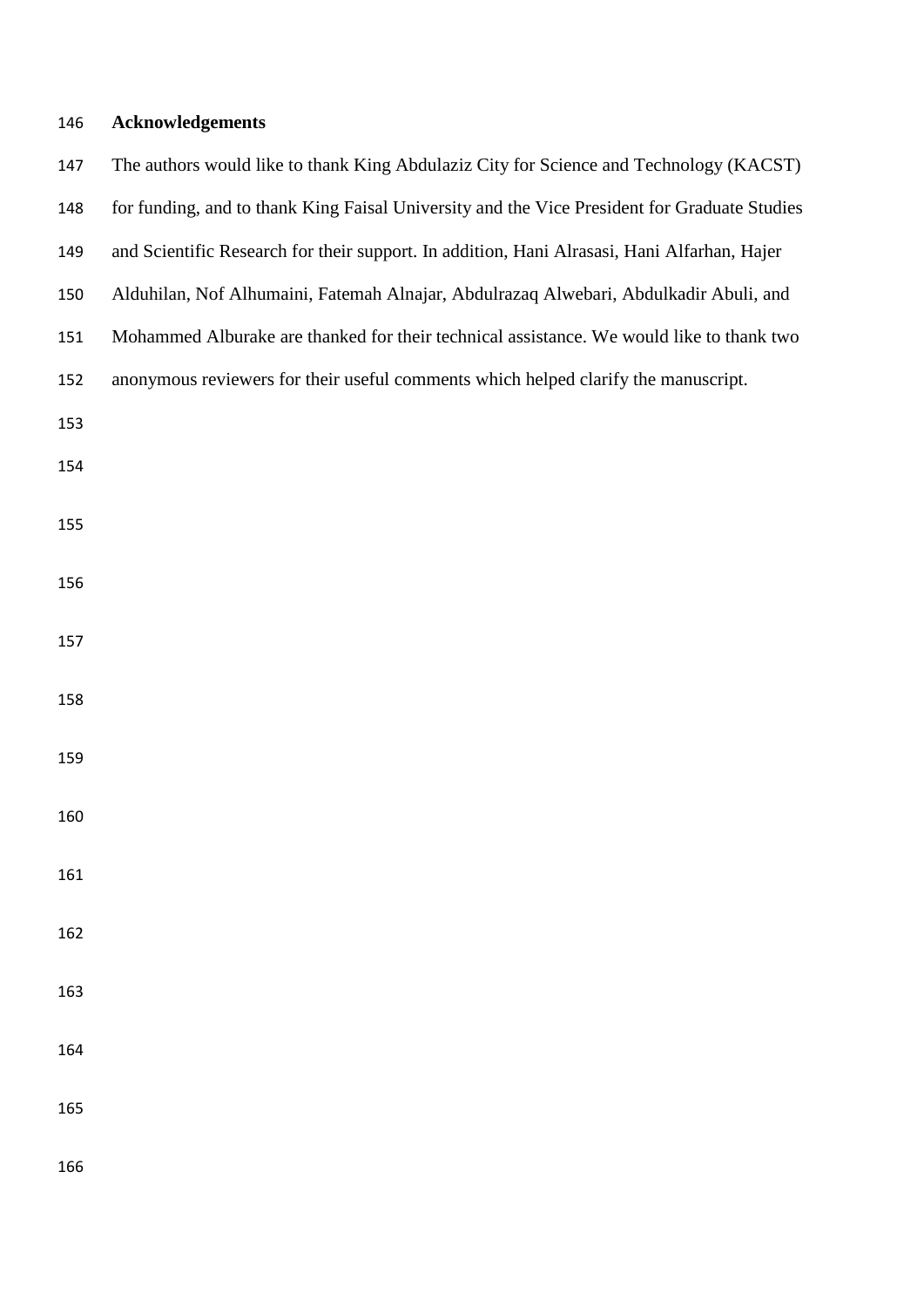**References**

<span id="page-7-2"></span>

| 169 |  | Al Johani, S. M., Akhter, J., Balkhy, H., El-Saed, A., Younan, M. & Memish, Z. (2010). Prevalence of |  |  |  |  |  |
|-----|--|------------------------------------------------------------------------------------------------------|--|--|--|--|--|
|-----|--|------------------------------------------------------------------------------------------------------|--|--|--|--|--|

- antimicrobial resistance among gram-negative isolates in an adult intensive care unit at a
- tertiary care center in Saudi Arabia. *Ann Saudi Med* **30**, 364-369.
- <span id="page-7-7"></span>**Alsultan, A. A., Hamouda, A., Evans, B. A. & Amyes, S. G. (2009).** *Acinetobacter baumannii*:
- 173 emergence of four strains with novel *bla*<sub>OXA-51-like</sub> genes in patients with diabetes mellitus. *J Chemother* **21**, 290-295.
- <span id="page-7-5"></span>**Andrews, J. M. (2010).** BSAC methods for antimicrobial susceptibility testing, version 9.1.
- <span id="page-7-6"></span>**Benjamini, Y. & Hochberg, Y. (1995).** Controlling the false discovery rate: a practical and powerful

approach to multiple testing. *J Roy Stat Soc B* **57**, 289-300.

- <span id="page-7-0"></span>**Boucher, H. W., Talbot, G. H., Bradley, J. S., Edwards, J. E., Gilbert, D., Rice, L. B., Scheld, M.,**
- **Spellberg, B. & Bartlett, J. (2009).** Bad bugs, no drugs: no ESKAPE! An update from the

Infectious Diseases Society of America. *Clin Infect Dis* **48**, 1-12.

<span id="page-7-3"></span>**Danaei, G., Finucane, M. M., Lu, Y., Singh, G. M., Cowan, M. J., Paciorek, C. J., Lin, J. K., Farzadfar,** 

- **F., Khang, Y. H. & other authors (2011).** National, regional, and global trends in fasting
- plasma glucose and diabetes prevalence since 1980: systematic analysis of health
- examination surveys and epidemiological studies with 370 country-years and 2.7 million
- participants. *Lancet* **378**, 31-40. Epub 2011 Jun 2024.
- <span id="page-7-4"></span>**Ellington, M. J., Kistler, J., Livermore, D. M. & Woodford, N. (2007).** Multiplex PCR for rapid
- detection of genes encoding acquired metallo-beta-lactamases. *J Antimicrob Chemother* **59**, 321-322.
- <span id="page-7-1"></span> **Evans, B. A., Hamouda, A. & Amyes, S. G. (2013).** The Rise of Carbapenem-Resistant *Acinetobacter baumannii*. *Curr Pharm Des* **19**, 223-238.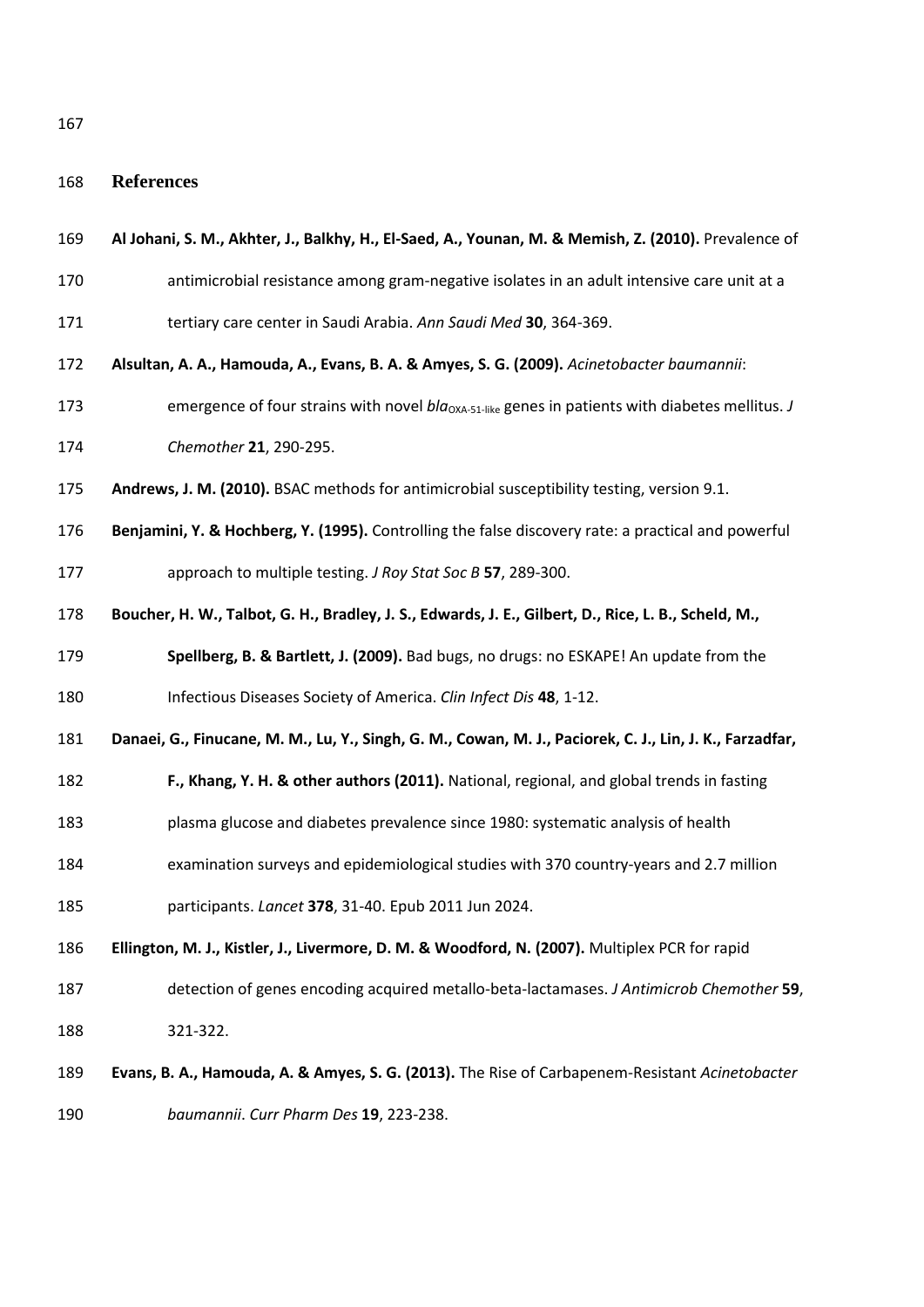<span id="page-8-8"></span><span id="page-8-7"></span><span id="page-8-6"></span><span id="page-8-5"></span><span id="page-8-4"></span><span id="page-8-3"></span><span id="page-8-2"></span><span id="page-8-1"></span><span id="page-8-0"></span>

| 191 | Franklin, C., Liolios, L. & Peleg, A. Y. (2006). Phenotypic detection of carbapenem-susceptible       |
|-----|-------------------------------------------------------------------------------------------------------|
| 192 | metallo-beta-lactamase-producing gram-negative bacilli in the clinical laboratory. J Clin             |
| 193 | Microbiol 44, 3139-3144.                                                                              |
| 194 | Higgins, P., Dammhayn, C., Hackel, M. & Seifert, H. (2009). Global spread of carbapenem-resistant     |
| 195 | Acinetobacter baumannii. J Antimicrob Chemother.                                                      |
| 196 | Metan, G., Sariguzel, F. & Sumerkan, B. (2009). Factors influencing survival in patients with multi-  |
| 197 | drug-resistant Acinetobacter bacteraemia. Eur J Intern Med 20, 540-544. Epub 2009 May                 |
| 198 | 2029.                                                                                                 |
| 199 | Michalopoulos, A., Falagas, M. E., Karatza, D. C., Alexandropoulou, P., Papadakis, E., Gregorakos,    |
| 200 | L., Chalevelakis, G. & Pappas, G. (2011). Epidemiologic, clinical characteristics, and risk           |
| 201 | factors for adverse outcome in multiresistant gram-negative primary bacteremia of critically          |
| 202 | ill patients. Am J Infect Control 39, 396-400. Epub 2010 Oct 2030.                                    |
| 203 | Mugnier, P. D., Bindayna, K. M., Poirel, L. & Nordmann, P. (2009). Diversity of plasmid-mediated      |
| 204 | carbapenem-hydrolysing oxacillinases among carbapenem-resistant Acinetobacter                         |
| 205 | baumannii isolates from Kingdom of Bahrain. J Antimicrob Chemother 63, 1071-1073. Epub                |
| 206 | 2009 Feb 1027.                                                                                        |
| 207 | Peleg, A. Y., Franklin, C., Bell, J. M. & Spelman, D. W. (2005). Dissemination of the metallo-beta-   |
| 208 | lactamase gene blaIMP-4 among gram-negative pathogens in a clinical setting in Australia.             |
| 209 | Clin Infect Dis 41, 1549-1556. Epub 2005 Oct 1531.                                                    |
| 210 | Poirel, L. & Nordmann, P. (2006). Genetic structures at the origin of acquisition and expression of   |
| 211 | the carbapenem-hydrolyzing oxacillinase gene $bla_{\text{OXA-58}}$ in Acinetobacter baumannii.        |
| 212 | Antimicrob Agents Chemother 50, 1442-1448.                                                            |
| 213 | Prata-Rocha, M. L., Gontijo, P. P. & de Melo, G. B. (2012). Factors influencing survival in patients  |
| 214 | with multidrug-resistant Acinetobacter baumannii infection. Braz J Infect Dis 16, 237-241.            |
| 215 | Towner, K. J., Levi, K. & Vlassiadi, M. (2008). Genetic diversity of carbapenem-resistant isolates of |
| 216 | Acinetobacter baumannii in Europe. Clin Microbiol Infect 14, 161-167.                                 |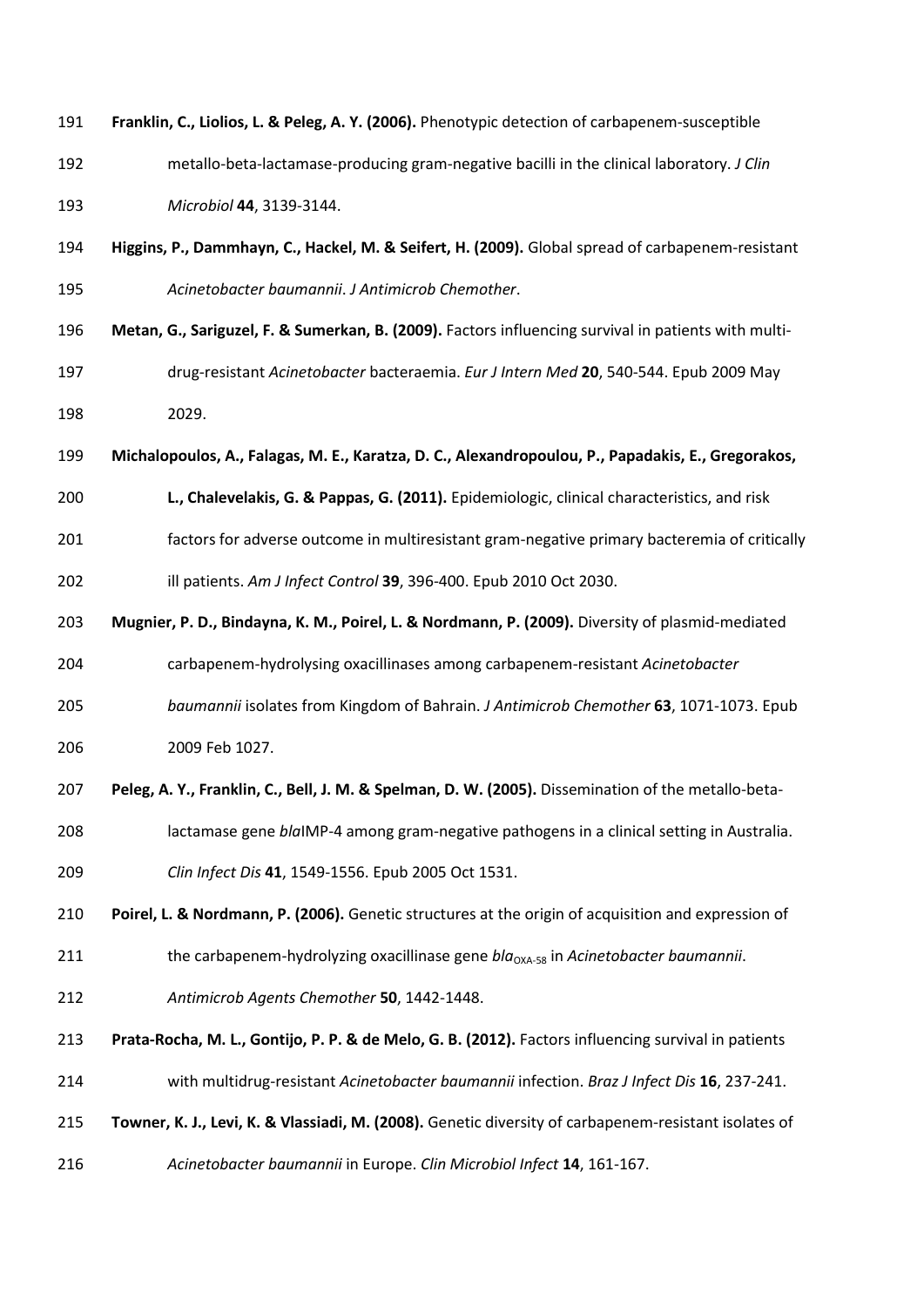<span id="page-9-0"></span>

| 217 | Turton, J. F., Gabriel, S. N., Valderrey, C., Kaufmann, M. E. & Pitt, T. L. (2007). Use of sequence- |  |  |  |  |  |
|-----|------------------------------------------------------------------------------------------------------|--|--|--|--|--|
|-----|------------------------------------------------------------------------------------------------------|--|--|--|--|--|

- based typing and multiplex PCR to identify clonal lineages of outbreak strains of
- *Acinetobacter baumannii*. *Clin Microbiol Infect* **13**, 807-815.
- <span id="page-9-1"></span>**Turton, J. F., Ward, M. E., Woodford, N., Kaufmann, M. E., Pike, R., Livermore, D. M. & Pitt, T. L.**
- **(2006).** The role of IS*Aba1* in expression of OXA carbapenemase genes in *Acinetobacter*
- *baumannii*. *Fems Microbiol Lett* **258**, 72-77.
- <span id="page-9-2"></span>**Woodford, N., Ellington, M. J., Coelho, J. M., Turton, J. F., Ward, M. E., Brown, S., Amyes, S. G. B. &**
- **Livermore, D. M. (2006).** Multiplex PCR for genes encoding prevalent OXA carbapenemases
- in *Acinetobacter* spp. *Int J Antimicrob Ag* **27**, 351-353.
- 
-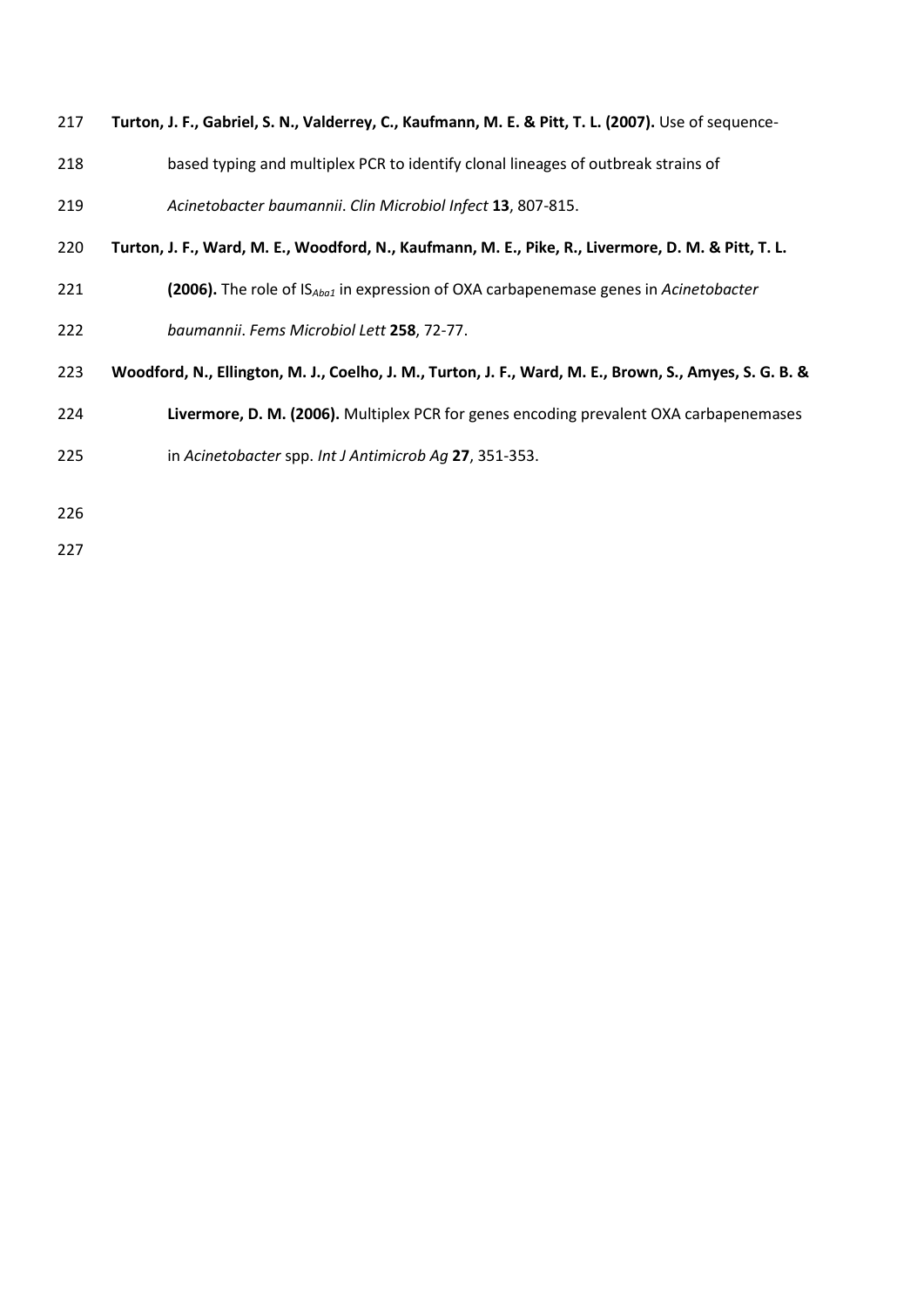|                              | Carbapenem resistant |               | Random         |     |
|------------------------------|----------------------|---------------|----------------|-----|
| <b>Characteristic</b>        | No.                  | $\frac{0}{0}$ | No.            | %   |
| <b>Total isolates</b>        | 196                  | 100           | 75             | 100 |
| No. diabetics                | 84                   | 43            | 20             | 27  |
| $b$ la <sub>OXA-23</sub>     | 108                  | 55            | 42             | 56  |
| bla <sub>OXA-40</sub>        | 59                   | 30            | 9              | 12  |
| $bla_{OXA-58}$               | 0                    | 0             | $\overline{0}$ | 0   |
| ISAba1-bla <sub>OXA-51</sub> | 7                    | 4             | $\overline{0}$ | 0   |
| ISAba1                       | 178                  | 91            | 57             | 76  |
| ISAba2                       | 9                    | 5             | 1              | 1   |
| ISAba3                       | 19                   | 10            | 0              | 0   |
| IS18                         | 0                    | 0             | 0              | 0   |
| $b$ la <sub>VIM</sub>        | 182                  | 93            | 72             | 96  |
| Imipenem resistant           | 181                  | 92            | 49             | 65  |
| Meropenem resistant          | 186                  | 95            | 49             | 65  |
| Tigecycline resistant        | 25                   | 13            | 9              | 12  |
| Colistin resistant           | 2                    | 1             | 0              | 0   |

228 229

230 **Table 1**: Presence of genotypic and phenotypic characteristics amongst isolates.